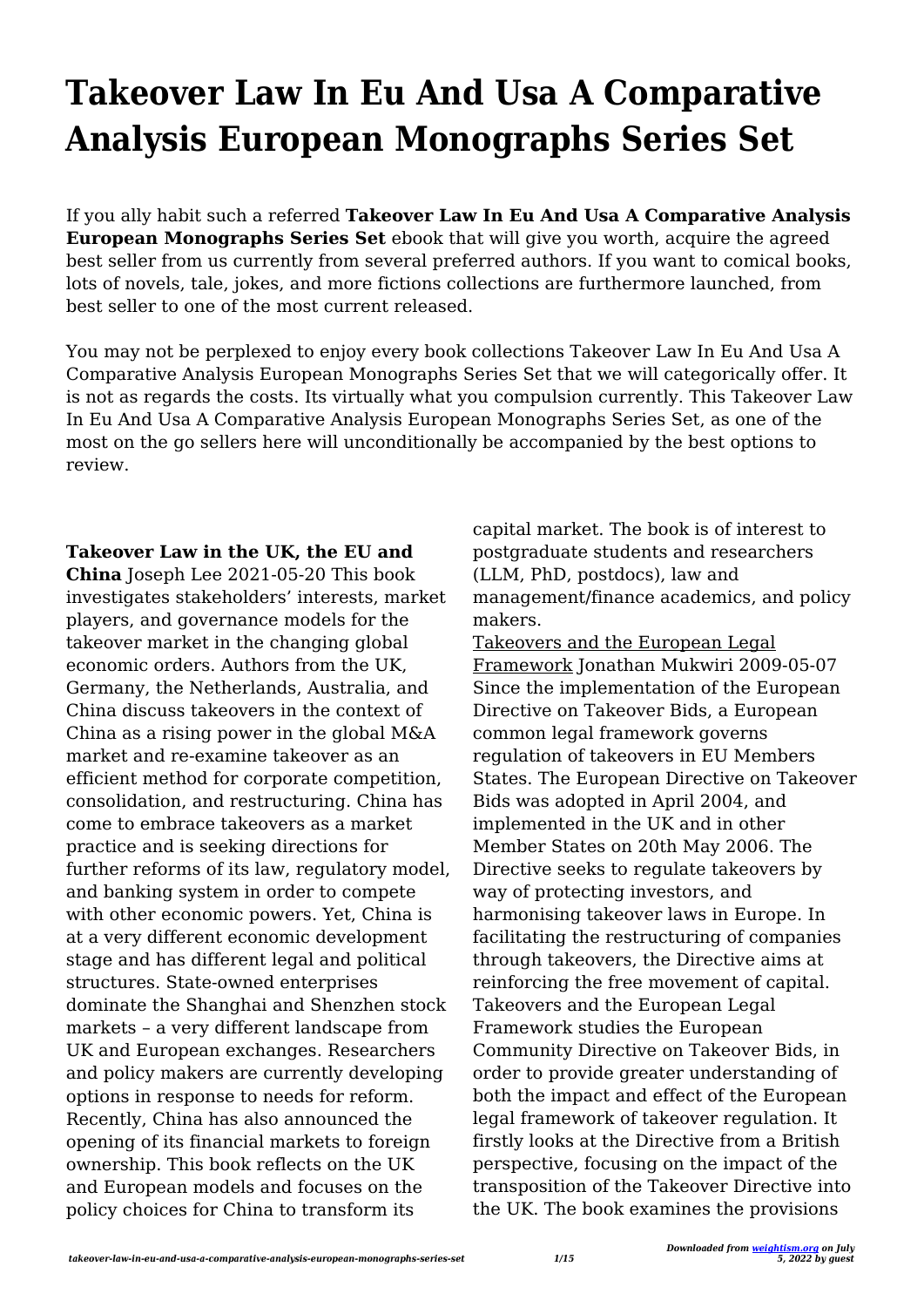of the City Code on Takeovers and Mergers, and discusses the takeover provisions in the Companies Act 2006 that implement the Takeover Directive in the UK, arguing that the Directive will provide a new basis for UK takeover regulation, and that the system will work well. Jonathan Mukwiri goes on to consider the Directive in relation to the EU, arguing that despite its deficiencies, in that Member States are free to opt to restrict takeovers, the Directive provides a useful legal framework by which takeovers are regulated in different jurisdictions. Mukwiri highlights how the freedoms of the EC Treaty and EU Directives interact, and the effects of the Takeover Directive on political considerations in the law-making process in European Community. Moreover, he argues that the future of EU takeover regulation is likely to follow the lead of the UK, making this book relevant to a wide range of policy makers and academics across Europe. **Communications in EU Law : Antitrust**

## **Market Power and Public Interest**

Antonio Bavasso 2003-01-01 Approaching the theme from an antitrust perspective and focusing on telecommunications and television broadcasting, this volume examines how traditional European competition law doctrines and principles can be applied to this converging sector. The application of antitrust rules to the communications sector is often one of the most controversial areas of law and policy. The shift towards a more competition law oriented form of regulation is one of the main principles inspiring the recent reform of European sectorial regulation enshrined in the 2002 Electronic Communication Package. The Package was adopted in 2002 and is in the process of being implemented throughout the Union. This monograph provides a detailed description of the new regulatory package and highlights the interplay between regulatory provisions and EC competition law. It then follows the pattern of a typical antitrust analysis containing chapters on the definition of relevant market in the sector and various forms of abuses of market power. The book

also critically examines the Commission's practice and policy in the field of merger control and considers its relationship with wider regulatory policies. Finally it analyses the sector from the perspective of the 'European' public interest and the changed nature of communications as a public service.

*Takeover Defenses in Europe* Klaus J. Hopt 2015 The European Directive on Takeover Bids of 2004 must be revised on the basis of experience gained in the five years of its application. On the basis of a legal and economic examination carried out by Marccus Partners and the Centre for European Policy Studies, the European Commission published an Application Report on 26 June 2012 on which the European Parliament in its Resolution of 21 May 2013 responded favorably. This has provoked very controversial economic and policy discussions in various Member States and beyond. This article carries out a comparative, theoretical and policy analysis of European takeover law, incorporating not only the Thirteenth Directive but also path dependent commonalities and differences between takeover law in the Member States as regards the European market for corporate control. The main point of dispute is the prohibition of frustrating action. The idea that the Board only takes account of the interests of the shareholders as regards defensive measures or an improved price (this with reference to the USA) is countered by the fear that the Board will have a serious selfinterest in retaining their jobs and that this could affect their decisions and lead to their entrenchment (the position of the United Kingdom takeover regulation). It is argued that for path dependent reasons in Europe the market for corporate control has a role as a factor of external corporate governance. Takeovers do not only play a role in the allocation of resources with the consequence that capital is directed towards the place where it can be used most efficiently, but may also motivate Board members to perform better on behalf of shareholders (disciplinary mechanism).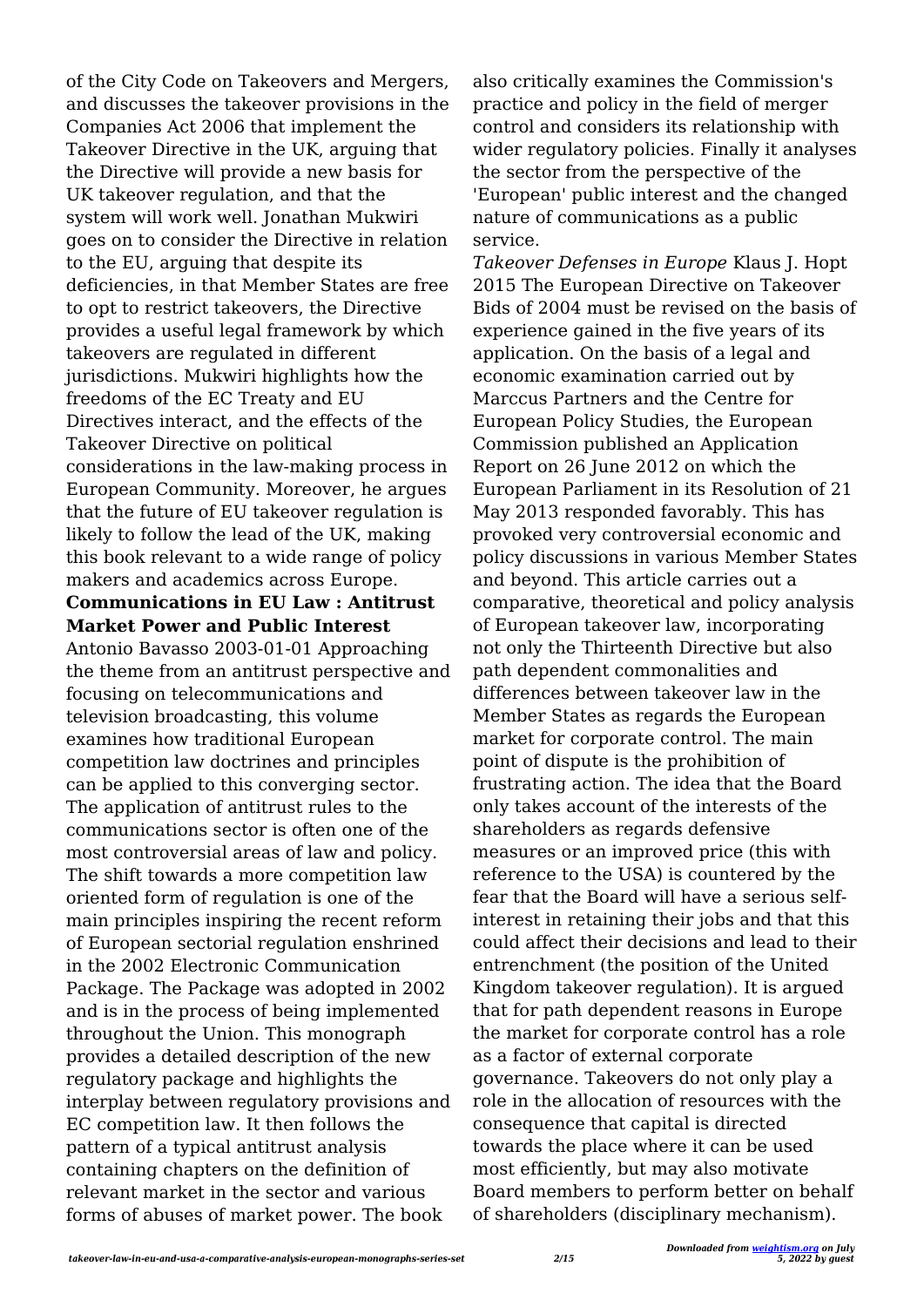Even though there have been the improvements in (internal) corporate governance in recent decades, through the slowly growing role of institutional investors in the markets and in general meetings of shareholders, the progress has been rather limited. A functioning takeover market may still remain the most effective control mechanism.

**EU Law in Populist Times** Francesca Bignami 2019-12-31 A state-of-the-art analysis of the contentious areas of EU law that have been put in the spotlight by populism.

*Reforming Company and Takeover Law in Europe* Guido Ferrarini 2004 History of mathematics.

**Transatlantic Defence Procurement** Luke R. A. Butler 2017-03-02 This volume constitutes the first ever attempt to establish a basis for comparative research on defence procurement regulation. For decades there has been repeated emphasis on the extent to which barriers to trade in Europe and the US prevent a more competitive defence market. Transatlantic Defence Procurement offers the first analysis of the potential impact of defence procurement regulation itself as a barrier to trade between the US and the EU. Part I examines the external dimension of a new EU Defence Procurement Directive, focusing on its implications for third countries, in particular the US. Part II examines foreign access and treatment under US law. Part III maps a future research agenda that is essential for a more systematic understanding of legal barriers to transatlantic defence trade. The book provides context for future initiatives, ranging from reformed market access arrangements to a Defence Transatlantic Trade and Investment Partnership and beyond.

Cross-Border Mergers Thomas Papadopoulos 2019-09-28 This edited volume focuses on specific, crucially important structural measures that foster corporate change, namely cross-border mergers. Such cross-border transactions play a key role in business reality, economic theory and corporate, financial and capital markets law. Since the adoption of the Cross-border Mergers Directive, these mergers have been regulated by specific legal provisions in EU member states. This book analyzes various aspects of the directive, closely examining this harmonized area of EU company law and critically evaluating cross-border mergers as a method of corporate restructuring in order to gain insights into their fundamental mechanisms. It comprehensively discusses the practicalities of EU harmonization of crossborder mergers, linking it to corporate restructuring in general, while also taking the transposition of the directive into account. Exploring specific angles of the Cross-border Mergers Directive in the light of European and national company law, the book is divided into three sections: the first section focuses on EU and comparative aspects of the Cross-border Mergers Directive, while the second examines the interaction of the directive with other areas of law (capital markets law, competition law, employment law, tax law, civil procedure). Lastly, the third section describes the various member states' experiences of implementing the Crossborder Mergers Directive. Shaping EU Public Procurement Law Albert Sanchez-Graells 2018-09-14 The first part of the book offers a unique reflection on such as the shaping of the scope of this

enduring themes in public procurement law regulatory regime, the development of tighter criteria for the exclusion of candidates and tenderers, the conduct of qualitative selection, the consolidation of the court's previous approach to technical specifications, new developments in tender evaluation, the inclusion of contract performance clauses with a social orientation, and, last but not least, the development of interpretive guidance concerning several aspects of the procurement remedies regime. The book shows that the period 2015–2017 has been an interesting and rather intense period for the development of EU public procurement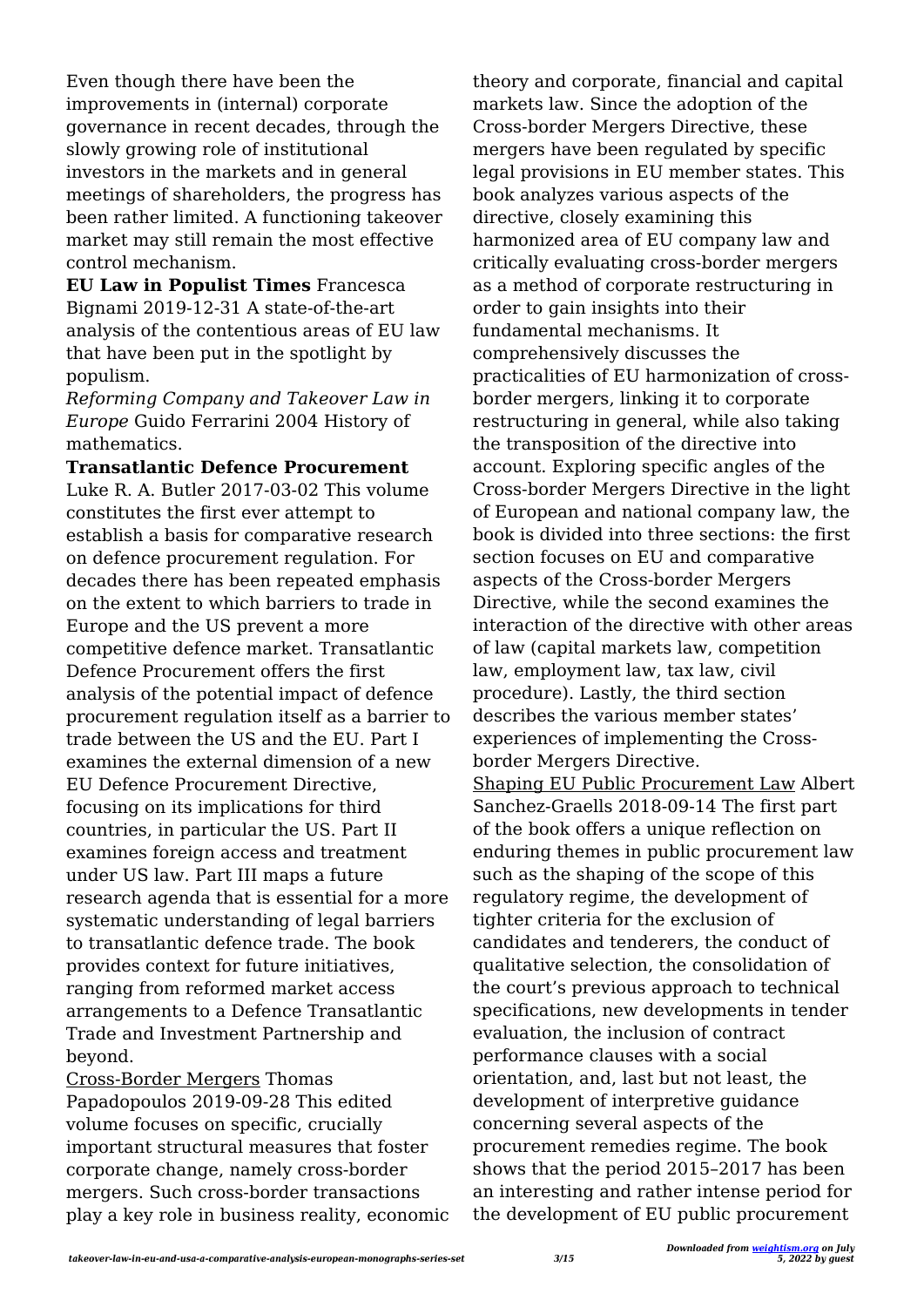law, where the CJEU has not only consolidated some parts of its long-standing procurement case law but also introduced significant innovations that can create future challenges for the consistency of this regulatory regime. The first part of the book concludes with some thoughts on some of the salient aspects of this recent episode of silent reform of EU public procurement law through CJEU case law. The second part of the book contains the essential excerpts of forty-one chronologically ordered judgments issued by the CJEU in the period 2015–2017, which have been selected because they either raise new issues or important matters of public procurement law. Each of the selected judgments is followed by an exhaustive and critical in-depth analysis, highlighting and providing insight into its legal and practical issues and consequences. An exhaustive subject-index offers the reader quick and easy access to the case law treated in this book. This unique book, a 'must-have' reference work for judges and courts of all EU Member States and candidate countries and academics and legal professionals who are active in the field of procurement law, will also be valuable for law libraries and law schools across the world and for law students who focus their research and studies on EU law.

*A Legal and Economic Assessment of European Takeover Regulation* Christophe Clerc 2012 "Takeovers are one-off events, altering control and strategy within an organisation. But the chances of becoming the target of a bid, even where remote, daily influence corporate decision-making. Takeover rules are therefore central to company law and the balance of power among managers, shareholders and stakeholders alike. This study analyses the corporate governance drivers underpinning takeover bid regulations and assesses the implementation of the EU Directive on takeover bids and compares it with the legal framework of nine other major jurisdictions, including the US. It finds that similar rules have different effects

depending on company-level and countrylevel characteristics and considers the use of modular legislation and optional provisions to cater for them. This book is an abridged version, with additional policy suggestions, of the study prepared for the European Commission jointly by CEPS and the law firm Marccus Partners. The legal analysis in this book was conducted by Christophe Clerc, partner with the law firm Pinsent Masons and general manager of the Paris office and Fabrice Demarigny, Chairman of Marccus Partners and Head of Capital Market Activities within the Mazars group. The economic analysis was carried out by Diego Valiante, Research Fellow at CEPS and its in-house European Capital Markets Institute (ECMI) and by Mirzha de Manuel Aramendía, Researcher at ECMI and CEPS."--Publisher description. *A Legal Analysis of NGOs and European Civil Society* Piotr Staszczyk 2019-06-26 Amid widespread awareness and discussion of "the democratic deficit" and "shrinking civil space," the role of nongovernmental organizations (NGOs) becomes increasingly important. Yet the precise legal status of such bodies is ill-defined. Here, for the first time, is a thorough commentary and analysis of the position of NGOs and European civil society in the European Union (EU) constitutional system, bringing to the fore existing and desirable means of public participation in EU lawmaking. Recognizing that NGOs have historically been designed to meet the ends of civil society, the analysis focuses on the following topics and issues: means in EU law of advocating for the collective interests of civil society; unofficial means of influencing the EU institutions; access to documents and the European Citizens' Initiative as means of exerting pressure on EU legislation; relations between the EU institutions and NGOs, including lobbying activities; bringing actions in the common good before courts and other institutions; the special role of NGOs in environmental protection; complaints to the Commission and the European Ombudsman; EU funding for NGOs; and transboundary philanthropy.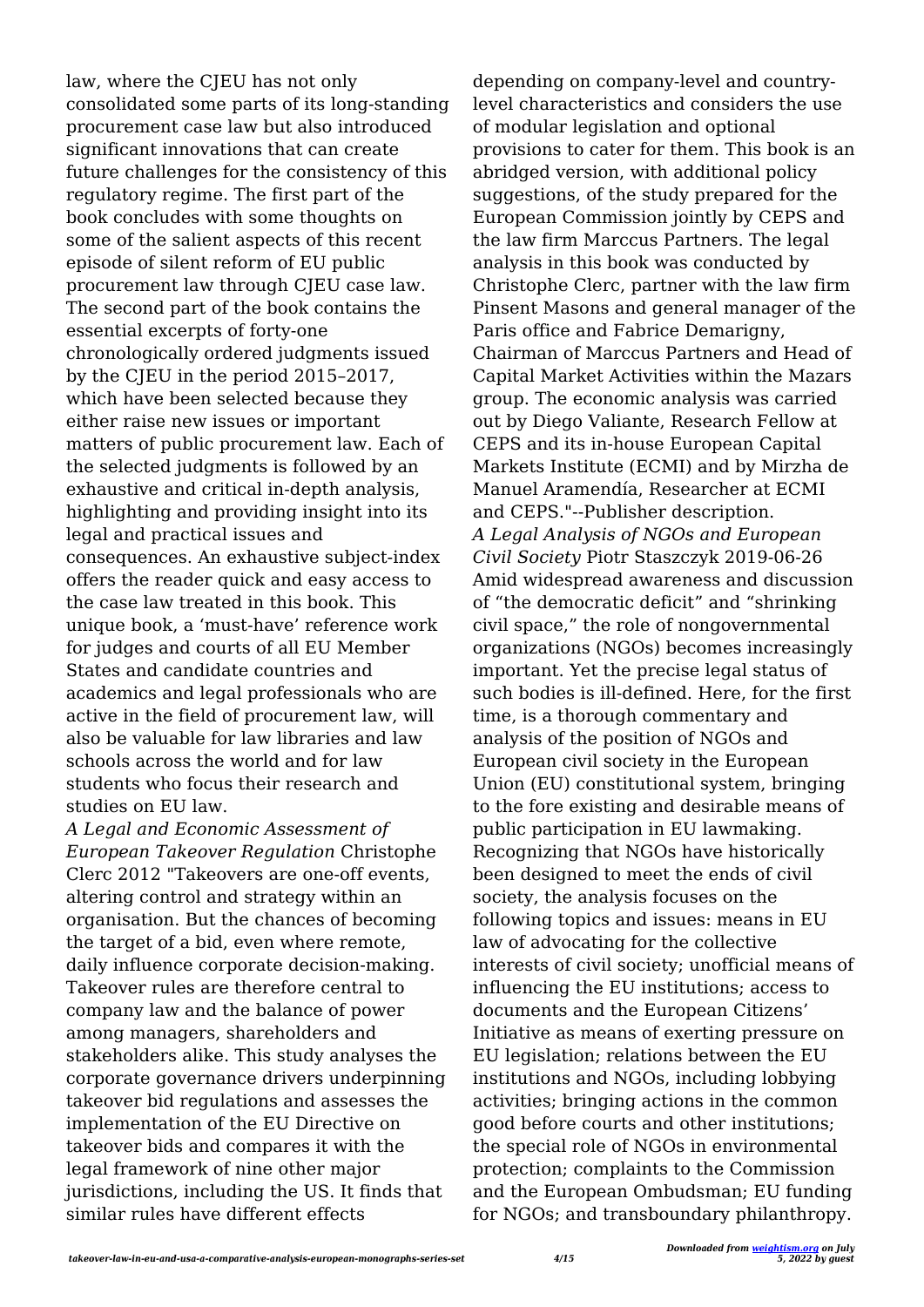Drawing on a broad spectrum of sources of law, including CJEU case law and relevant legal literature, the book offers insightful proposals leading to the democratization of the EU's internal procedures that will allow enhanced cooperation of civil society representatives across national borders. In its thorough examination of legal tools that can respond to the "democratic deficit," this book makes a distinctive contribution to the public debate on the future of the European Union, especially in the context of emerging threats to further integration. It will prove of great value not only to civil activists, academics and policymakers but also to everyone interested in European integration and affordance for social participation.

**Towards a Sustainable European Company Law** Beate Sjåfjell 2009-03-26 No one doubts any longer that sustainable development is a normative imperative. Yet there is unmistakably a great reluctance to acknowledge any legal basis upon which companies are obliged to forgo 'shareholder value' when such a policy clearly dilutes responsibility for company action in the face of continuing environmental degradation. Here is a book that boldly says: 'Shareholder primacy' is wrong. Such a narrow, short-term focus, the author shows, works against the achievement of the overarching societal goals of European law itself. The core role of EU company and securities law is to promote economic development, notably through the facilitation of market integration, while its contributory role is to further sustainable development through facilitation of the integration of economic and social development and environmental protection. There is a clear legal basis in European law to overturn the poorly substantiated theory of a 'market for corporate control' as a theoretical and ideological basis when enacting company law. With rigorous and persuasive research and analysis, this book demonstrates that: European companies should have legal obligations beyond the maximization of profit for shareholders; human and environmental interests may

and should be engaged with in the realm of company law; and company law has a crucial role in furthering sustainable development. As a test case, the author offers an in-depth analysis of the Takeover Directive, showing that it neither promotes economic development nor furthers the integration of the economic, social and environmental interests that the principle of sustainable development requires. This book goes to the very core of the ongoing debate on the function and future of European company law. Surprisingly, it does not make an argument in favour of changing EU law, but shows that we can take a great leap forward from where we are. For this powerful insight – and the innumerable recognitions that support it – this book is a timely and exciting new resource for lawyers and academics in 'both camps': those on the activist side of the issue, and those with company or official policymaking responsibilities. Towards a Sustainable European Company Law Beate Sjåfjell 2009-01-01 No one doubts any longer that sustainable development is a normative imperative. Yet there is unmistakably a great reluctance to acknowledge any legal basis upon which companies are obliged to forgo 'shareholder value' when such a policy clearly dilutes responsibility for company action in the face of continuing environmental degradation. Here is a book that boldly says: 'Shareholder primacy' is wrong. Such a narrow, short-term focus, the author shows, works against the achievement of the overarching societal goals of European law itself. The core role of EU company and securities law is to promote economic development, notably through the facilitation of market integration, while its contributory role is to further sustainable development through facilitation of the integration of economic and social development and environmental protection. There is a clear legal basis in European law to overturn the poorly substantiated theory of a 'market for corporate control' as a theoretical and ideological basis when enacting company law. With rigorous and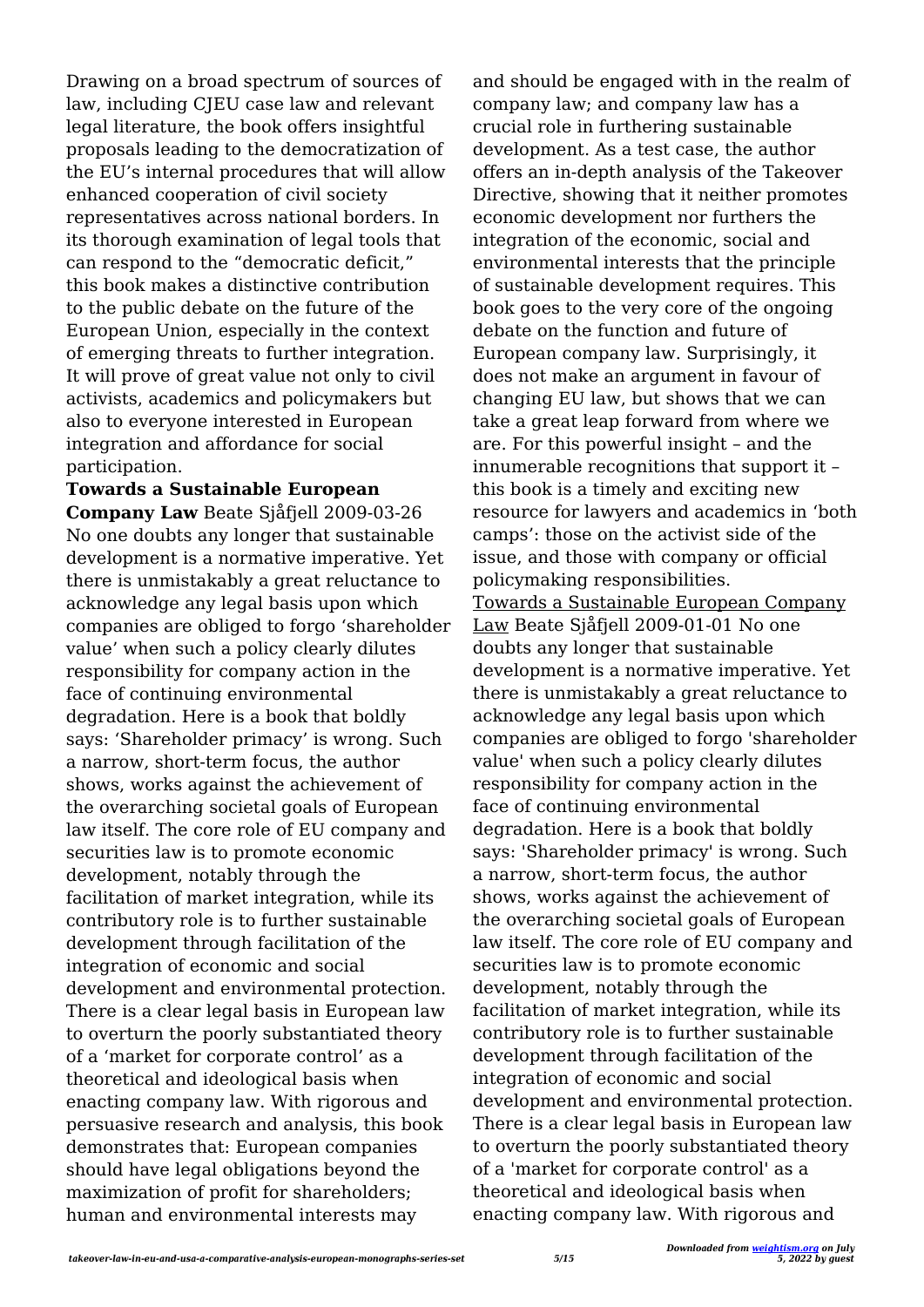persuasive research and analysis, this book demonstrates that: European companies should have legal obligations beyond the maximization of profit for shareholders; human and environmental interests may and should be engaged with in the realm of company law; and company law has a crucial role in furthering sustainable development. As a test case, the author offers an in-depth analysis of the Takeover Directive, showing that it neither promotes economic development nor furthers the integration of the economic, social and environmental interests that the principle of sustainable development requires. This book goes to the very core of the ongoing debate on the function and future of European company law. Surprisingly, it does not make an argument in favour of changing EU law, but shows that we can take a great leap forward from where we are. For this powerful insight - and the innumerable recognitions that support it this book is a timely and exciting new resource for lawyers and academics in 'both camps' those on the activist side of the issue, and those with company or official policymaking responsibilities.

#### *Hostile Takeovers and Directors* Ari Savela 1999-01-01

**An International Antitrust Primer** Mark R. Joelson 2016-04-24 Despite the continuing inter-government cooperation over the regulation of international commerce, significant cross-country differences persist in areas such as merger control, notification to authorities, and remedies deemed appropriate for antitrust enforcement. Accordingly, companies must be aware of the rules that apply in the countries in which they do business. This fourth edition of the Kintner-Joelson classic International Antitrust Primerprovides a thorough update of the status of competition regulation in a number of key jurisdictions, including up-to-date case law involving the technology giants Google, Microsoft, Amazon, Apple, and Facebook. Coverage focuses on the European Union and the United States — which continue to be foremost in the enforcement and

refinement of comprehensive competition laws — but also takes into account the vast strides that are being made elsewhere, with chapters on South Korea, Japan, and India, as well as a chapter on the United Kingdom with a section on the post-Brexit implications. The book provides essential guidance on such issues of concern to business persons and their counsel as the following: • intellectual property rights; • extent and kind of criminal sanctions; • extraterritorial reach; • mergers and acquisitions; • level and type of enforcement activity; • effects of national foreign or domestic policy; • permissible cooperation among competitors; and • public procurement. Business persons, government officials, students, lawyers, and others who have been relying on this preeminent resource for years will greatly appreciate this thoroughly updated edition. There is nothing else that so lucidly and helpfully explains competition law for those who require a working knowledge of the subject to proceed confidently in their dayto-day work.

**Journal of World Trade** 2002-08 **EU Agricultural Law** Jens Hartig Danielsen 2013-05-01 The European Union's common agricultural policy is without question the most economically significant policy area in EU law, as well as the area in which Union regulation has been implemented most consistently and intensely. This book contends that today, considering this comprehensive regulation of issues that are of prime economic importance – and the rich case law that this EU policy has generated – EU agricultural law cannot be treated as an isolated discipline, but must be seen in the context of general Union law. The author first deeply explores in an unprecedented way what is meant by the expressions 'agriculture', 'agricultural activity', and 'agricultural producer' found in current EU legislation, and goes on to provide a detailed legal analysis in contexts from Member States to the World Trade Organization. In the course of the presentation he examines the following,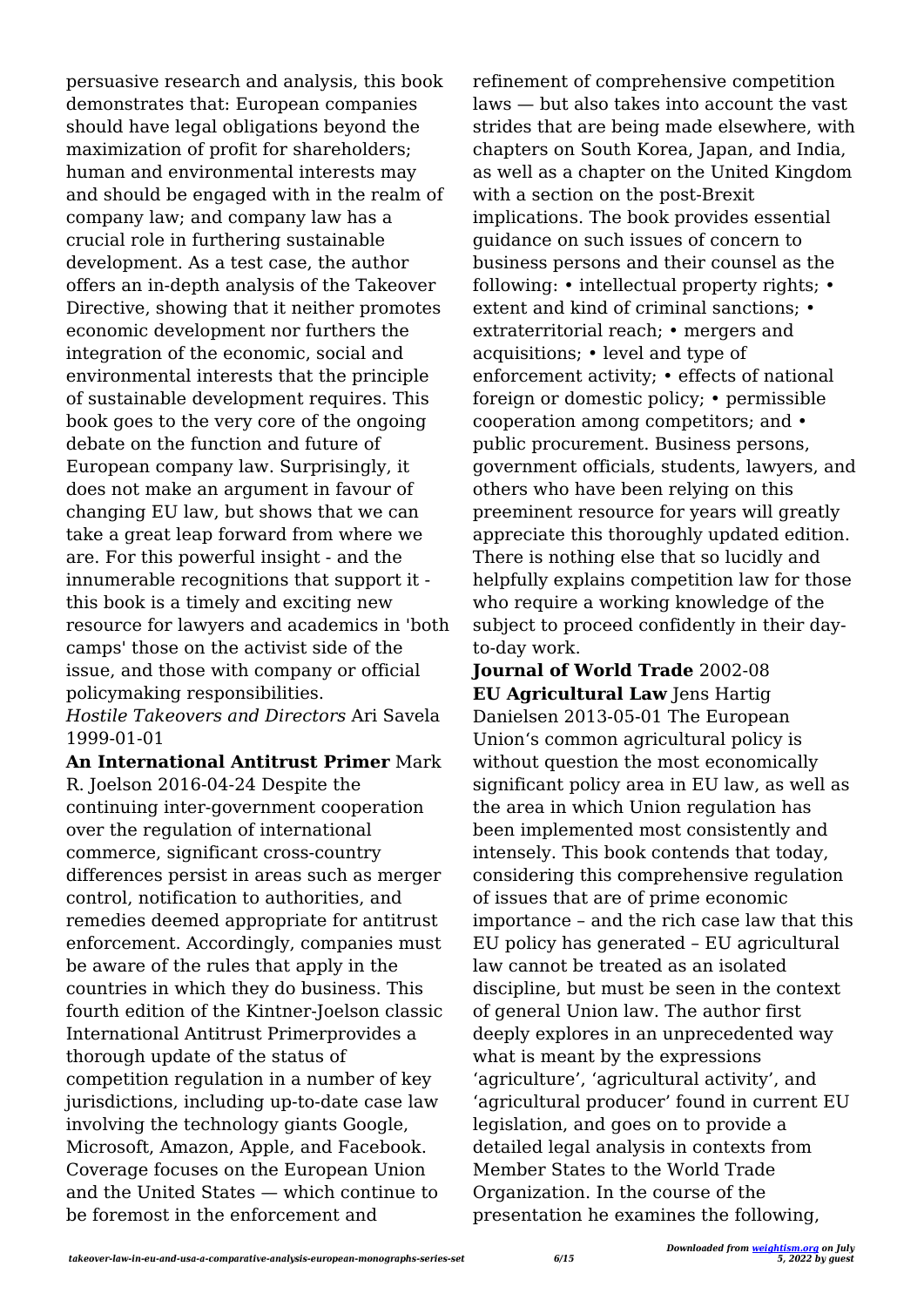among much else: the principle of unified markets or common prices; structural funds for promoting regional agricultural development; encouragement of local strategies based on partnership and experience-sharing networks; environmentally friendly agricultural measures; the European Agricultural Guarantee Fund (EAGF) and the European Agricultural Fund for Rural Development (EAFRD); whether a person or undertaking produces agricultural products or processes them; food safety measures; animal welfare; agricultural training and research; ensuring a fair standard of living for the agricultural community; interventions concerning storage or production limitation; State aid schemes; marketing standards; geographical indications; trade with third countries; support for improving the environment and the countryside; payment of aid pursuant to the single payment scheme; and WTO rules on domestic support measures, import duties and restrictions, and exports. As a full-length, in-depth analysis of EU agricultural law, this book has no peers. It is sure to be welcomed not only by legal academics, but by all who are professionally engaged in dealing with issues of Union agricultural law, whether lawyers, professional interest groups, or administrative authorities.

#### **Mergers, Acquisitions, and Corporate Restructurings** Patrick A. Gaughan 2007-12-10

Private Equity H. Kent Baker 2015-06-25 During the past few decades, private equity (PE) has attracted considerable attention from investors, practitioners, and academicians. In fact, a substantial literature on PE has emerged. PE offers benefits for institutional and private wealth management clients including diversification and enhancement of riskadjusted returns. However, several factors such as liquidity concerns, regulatory restrictions, and the lack of transparency limit the attractiveness of some PE options to investors. The latest volume in the Financial Markets and Investments Series, Private Equity: Opportunities and Risks

offers a synthesis of the theoretical and empirical literature on PE in both emerging and developed markets. Editors H. Kent Baker, Greg Filbeck, Halil Kiymaz and their co-authors examine PE and provide important insights about topics such as major types of PE (venture capital, leveraged buyouts, mezzanine capital, and distressed debt investments), how PE works, performance and measurement, uses and structure, and trends in the market. Readers can gain an in-depth understanding about PE from academics and practitioners from around the world. Private Equity: Opportunities and Risks provides a fresh look at the intriguing yet complex subject of PE. A group of experts takes readers through the core topics and issues of PE, and also examines the latest trends and cutting-edge developments in the field. The coverage extends from discussing basic concepts and their application to increasingly complex and real-world situations. This new and intriguing examination of PE is essential reading for anyone hoping to gain a better understanding of PE, from seasoned professionals to those aspiring to enter the demanding world of finance.

**Buyer Beware** Elvira Medici 2016-11-30 Recent years have seen a huge growth in European cross-border mergers and acquisitions (M & A), and considerable attention has been given to how such deals arise and are completed. A U.S. investor must understand the basic difference in the principle of individual labor law in the United States and how it compares with the laws of the target country in an M & A. The European Community's Directive calls for a cooperative relationship between employer and employees. Most theoretical emphasis has been placed upon noncultural factors although it is increasingly recognized business performance cannot be separated out from national or regional cultural influence. In the United States, under the employment at-will doctrine, the U.S. private sector employers can dismiss their nonunionized employees at any time for any reason or even no reason at all. Thus,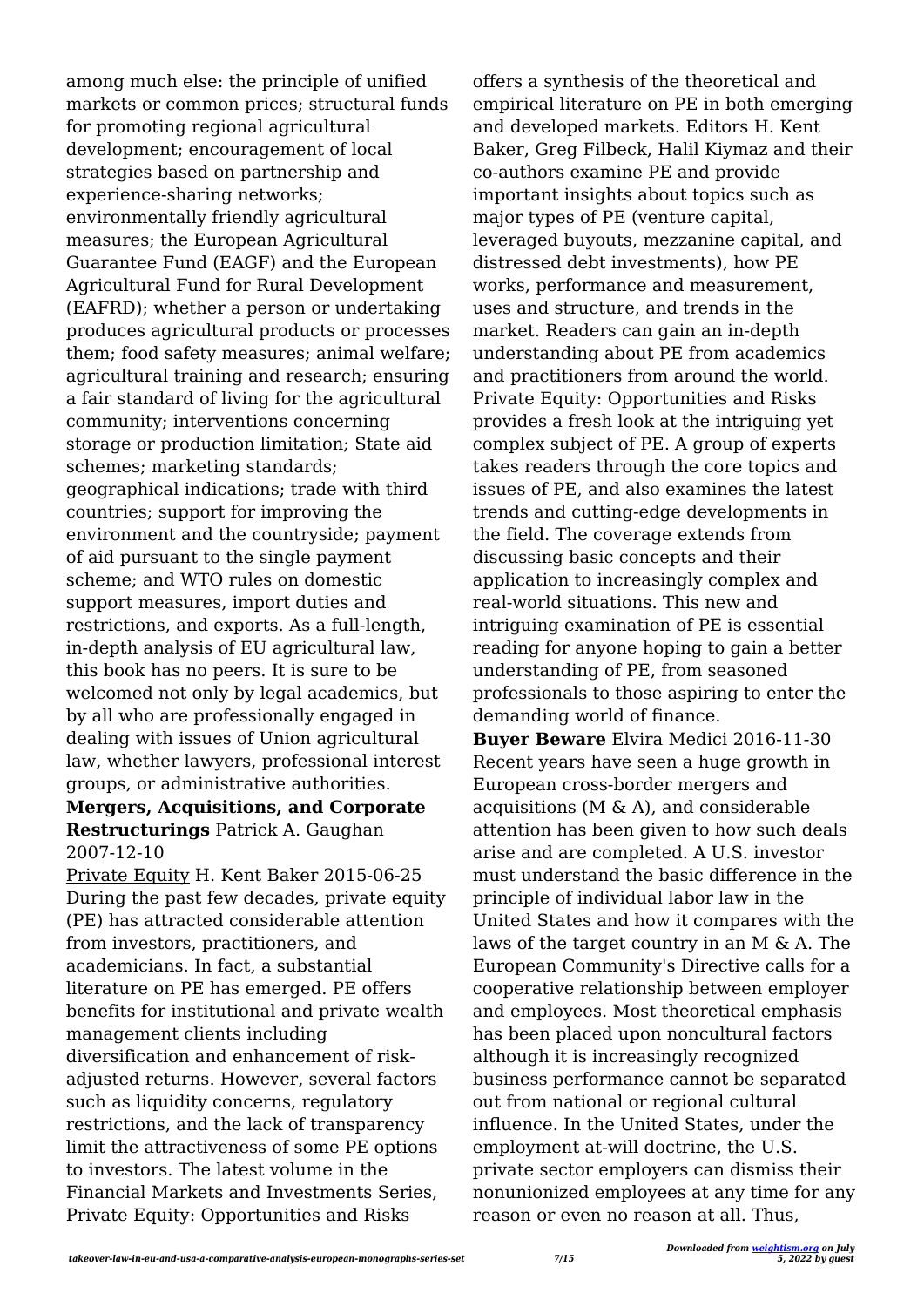nonunion U.S. private employers do not have to demonstrate "just cause" to terminate an employee without paying severance or providing notice. They just have to make sure that the termination is not for discriminatory (e.g., based on sex, age, race, national origin, religion, or disability) or retaliatory reasons, which are outlawed by federal, state, and sometimes, local statutes. In most European Union (EU) countries and Germany and Italy specifically, employees are presumed to have a basic right to keep their jobs indefinitely. One of the greatest labor cost disparity with the United States is not wages. It is the amount of paid time-off and other perquisites or benefits. Employers in Germany and Italy will find it difficult to discharge employees without incurring substantial liability. Termination without consequence to employer can happen only if the employer has "just cause." What constitutes "just cause" is often specifically defined in the law and nothing less than serious misconduct qualifies. If the employer cannot prove "just cause," it must either provide a lengthy pretermination notice period or pay a very generous severance based on seniority. For highlevel, long-term employees, these severance payments can run into six or even seven figures. In addition, back wages often accrue until a ruling is made in the case. The fundamental distinctions between these countries and the United States will not only influence a company's bottom-line profit, but also the success or failure of a merger and acquisition. These systems of corporate governance may come into conflict with American business' perceptions of what constitutes paid labor benefits and the need for "soft due diligence" research at the reacquisition stage. To assure success of the merger or acquisition or both and avoid a point of conflict, the company needs to understand the cultural landscape of the market, the target country's labor laws, investigate the cost of compliance or violation, and the success of the postacquisition phase. *Takeovers* Geoffrey P. Miller 2008 Viewed

against the backdrop of European company law generally, the U.K. and U.S. systems of corporate governance are remarkably similar. However, there are several salient differences between the system, including the fact that the U.K. has a more robust and less regulated takeover market than the U.S. This paper explains the differences as a function of politics. In the United States, where corporate law is dominated by state governments, the political forces aligned against hostile takeovers are quite potent, generating legislation and judicial decisions that have suppressed takeover activity. In the United Kingdom, with a more unitary system, the political forces play out differently, and the system accordingly generates rules more accommodating to unfriendly takeovers.

**Takeover Law in EU and the USA:A Comparative Analysis** Christin Forstinger 2002-09-26

**The goals and scope of European merger regulation. Acquisition of minority shareholderships** Ziya Baghirzade 2014-08-06 Academic Paper from the year 2014 in the subject Business economics - Law, grade: 2.0, Free University of Berlin, course: Master degree, language: English, abstract: The Merger Regulation as it stands only applies to transactions resulting in a lasting change of control. Economic theory and the Commission's experience suggest that noncontrolling minority shareholdings may also in certain instances cause anticompetitive harm. The financial incentives and the influence on the target resulting from such minority stakes can raise competition concerns based on the same theories of harm as pursued under merger rules, namely unilateral or coordinated effects or input foreclosure. Unlike other competition authorities both inside and outside the EU (such as Germany, the United Kingdom, or the United States) the Commission currently has no opportunity to address such concerns where they are caused only by the acquisition of minority participations. The European Commission is looking forward to review and potentially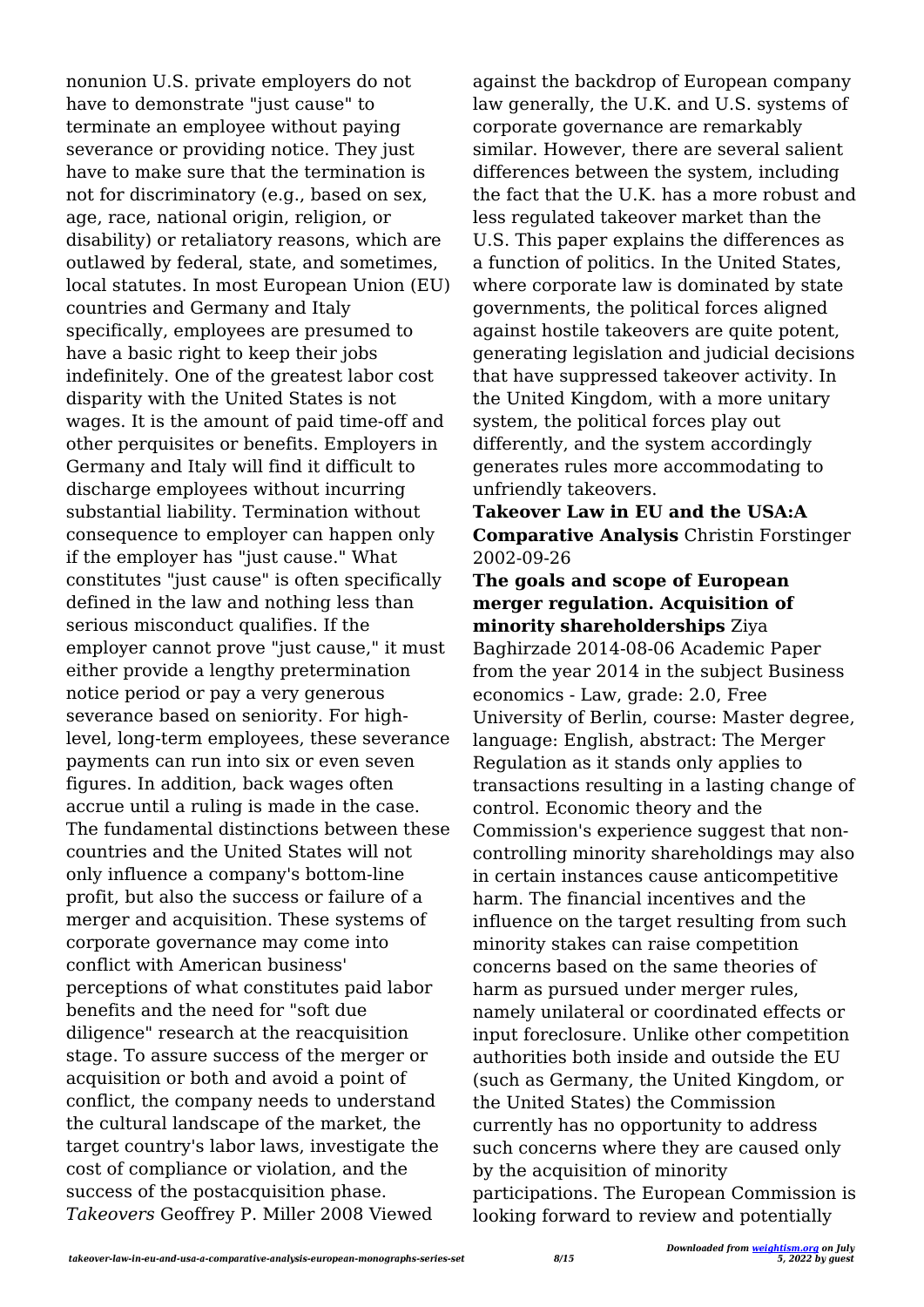revise its rules for reviewing minority share acquisitions under EU competition law. The European Commission is considering amending the EUMR to allow it to review certain acquisitions of non‐controlling minority shareholdings. Under the current EUMR regime, the Commission can only review the acquisition of a minority shareholding and possibly prohibit it ex ante where it confers control. Control means the possibility of exercising decisive influence on an undertaking on the basis of rights, contracts or any other means (Article 3(2) EUMR). Hence, the acquisition of a minority shareholding does not fall under the scope of the EUMR and under the Commission's jurisdiction unless it enables the minority shareholder to determine the strategic commercial behavior of the target. While in some instances competition problems caused by non-controlling minority participations might be tackled by the antitrust rules of Article 101 or 102 TFEU, these provisions would not seem to deal with all cases in which non-controlling minority shareholdings may cause competitive harm. In particular Article 101 only applies where there is an agreement between the parties which could be qualified as having the effect of restricting competition.

**The Autonomy of Community Law** R. Barents 2004-01-01 "This book is the English version of my 'De communautaire rechtsorde' ... which was published by Kluwer, Deventer (the Netherlands) in 2000 ... Where necessary I have updated the text by taking account of developments until the beginning of 2003."--Foreword.

#### **The Impact of Merger and Acquisition Activities on Corporate Performance Measured on an Accounting and**

**Market Base** Malwina Woznik 2013-08-07 Master's Thesis from the year 2013 in the subject Business economics - Controlling, grade: 1,3, University of Cologne (Seminar für allgemeine BWL und Controlling), language: English, abstract: "Warren Buffett swallows Heinz: Sauce for the sage" – a typical takeover announcement was published lately on 14th February 2013.

Warren Buffett, a well known inves tor, acquired along with the financial investor 3G Capital the H. J. Heinz Company for \$ 28 billion. This is likely to become the largest transaction in the food industry. The company's stock price rose more than 20.0 percent after the publication which is a very characteristic reaction to deal announcements. Hence, the important question is, if transactions, such as the takeover of the H. J. Heinz Company, affect the corporate performance consistently. In general, the core idea about mergers and acquisitions (M&A) is to generate additional future growth if for example organic growth is limited. If two companies merge or a target is bought by another company (the acquirer), shareholders believe in synergy effects. These are revenue enhancements, cost reductions, tax gains and reduced capital requirements leading to business growth and thus to a higher value of the new company. However, it is questionable if this theory can also be experienced in the real world. Ever since the effects of M&A have been analysed, the market of the United States (US) was used as data source. This is plausible due to the fact that the very first information was well recorded for US companies. It is remarkable that literature contributes very little research on Europe, although the number of announced European transactions is comparable to those of the US. For example, in 2007 the European deals volume overtook the one from the United States of America (USA) for the first time. Moreover, research on single European countries almost never exists or only rarely. One exception is the United Kingdom (UK) with an early takeover history beginning in the 1960s. However, European countries should be analysed separately because of its high diversity regarding the accounting framework, the corporate governance or the legal and regulation structure. For instance, Germany is characterised by conservative accounting principles and a high regulation by the banking sector. These issues may also influence the M&A decision making process.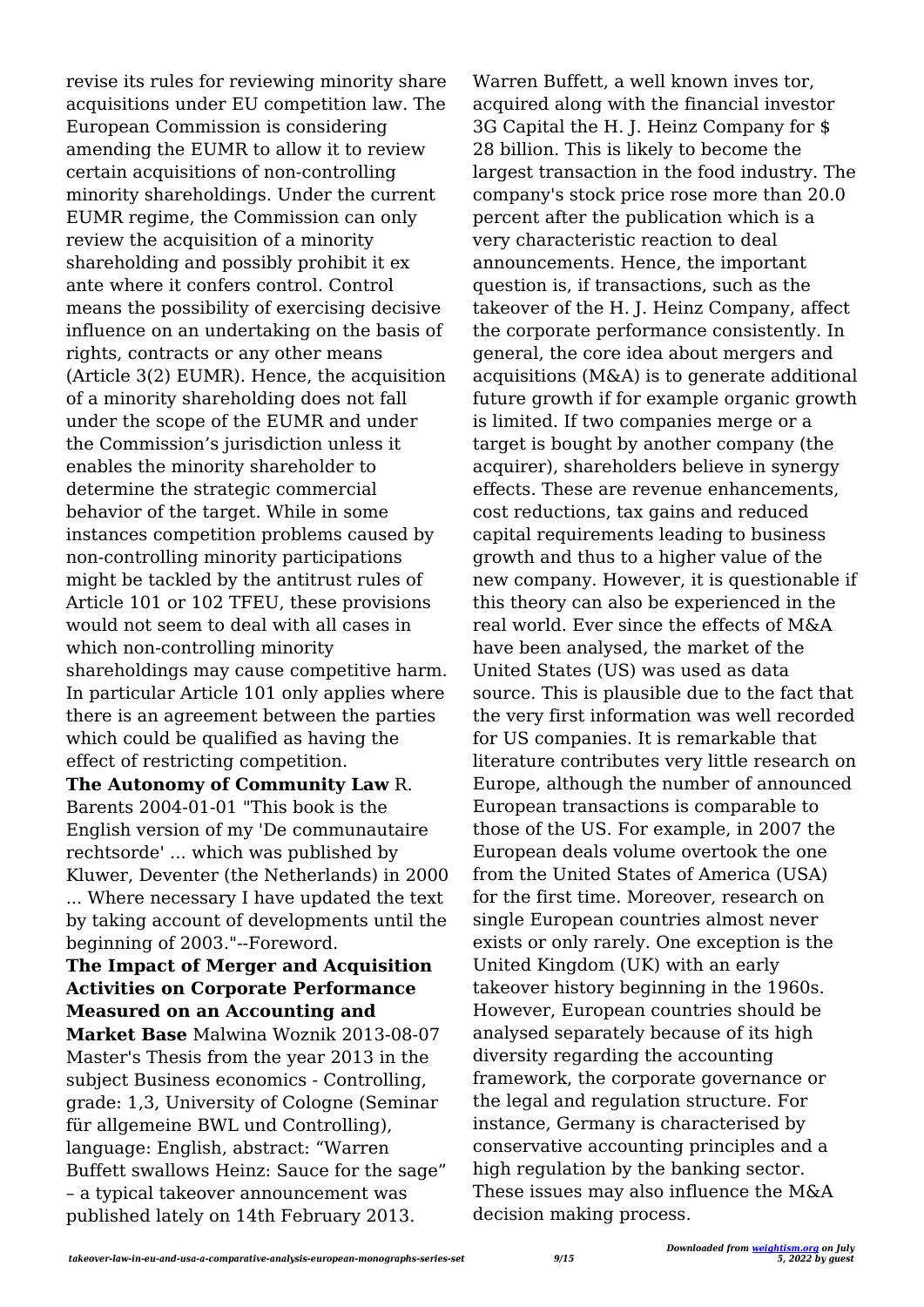**Common Legal Framework for Takeover Bids in Europe:** 2008-11-27 The Council Directive of 21 April 2004 on takeover bids sets forth the general principles applicable to takeover bids and clarifies certain minimum rules with respect to the procedure for a takeover bid, the obligation to make a mandatory bid in the event a minimum threshold is crossed and the majority shareholder's squeeze-out right as well as the minority shareholders' sell-out right. Furthermore, the Directive defines the authority which is competent to approve offer documents and supervise takeover bids, and provides for optional restrictions on the actions of the target company's management and on defence mechanisms. This book discusses the Takeover Directive and its implementing rules in each Member State of the European Union and the European Economic Area, providing companies and their advisors with useful insight into the legal framework and principles applicable to takeover bids in the region. *Yearbook of European Law 2009* Herbert Smith Professor of Law at the Centre for European Law Piet Eeckhout 2010-02-25 Now in its 28th year, the Yearbook of European Law is one of the most highly respected periodicals in the field. Featuring extended essays from leading scholars and practitioners, the Yearbook has become essential reading for all involved in European legal research and practice. This year's issue includes a special symposium on the recent Kadi case in the European Court of Justice, with contributions by Giorgio Gaja, Christian Tomuschat, Enzo Cannizzaro, Riccardo Pavoni and Martin Scheinin.

**Comparative Takeover Regulation**

Umakanth Varottil 2017-10-31 Comparative Takeover Regulation compares the laws relating to takeovers in leading Asian economies and relates them to broader global developments. It is ideal for educational institutions that teach corporate law, corporate governance, and mergers and acquisitions, as well as for law firms, corporate counsel and other

practitioners.

**The Eclipse of the Legality Principle in the European Union** Leonard F. M. Besselink 2011-01-01 Legality is a traditional normative concept to regulate the relationship between those in power and those subjected to that power. The principle of legality protects the citizen against the arbitrary use of power, or, more precisely, it demands a legal basis (which itself must be of a certain standard) to legitimize State action. Is legality under siege in Europe? The authors contributing to this provocative and important book answer this question in the affirmative. Twenty-one outstanding European legal scholars expose a spectrum of ways in which the traditional legality principle is under pressure because of the creation of new legal orders, including that of the EU, and the interaction between these new orders and that of the State, combined with such factors as expertise driven governance, difficulties of international organizations to meet their objectives due to a lack of adequate powers, and lack of parliamentary control. The question of whether the main functions of legality legitimating, attributing and regulating the exercise of public authority - are still fulfilled in the context of the overlapping, interacting, and mutually dependent legal orders of the EU, the ECHR, and the Member States is at the background of all the essays in this volume. Recognizing that legality, if it is to survive, demands rigorous reconsideration of its scope and application, the authors interrogate not only such fundamental democratic issues as who has legitimate power to perform legislative acts and through these to exercise of public power over citizens, but also such urgent European problems as the following: ; the use of the precautionary principle in EU decision-making; the scope of the principle that the exercise of public authority must rest on an act of Parliament; the extent to which the EU can provide a legal basis for action of Member State authorities in the absence of such a basis within Member State legal orders; the constitutional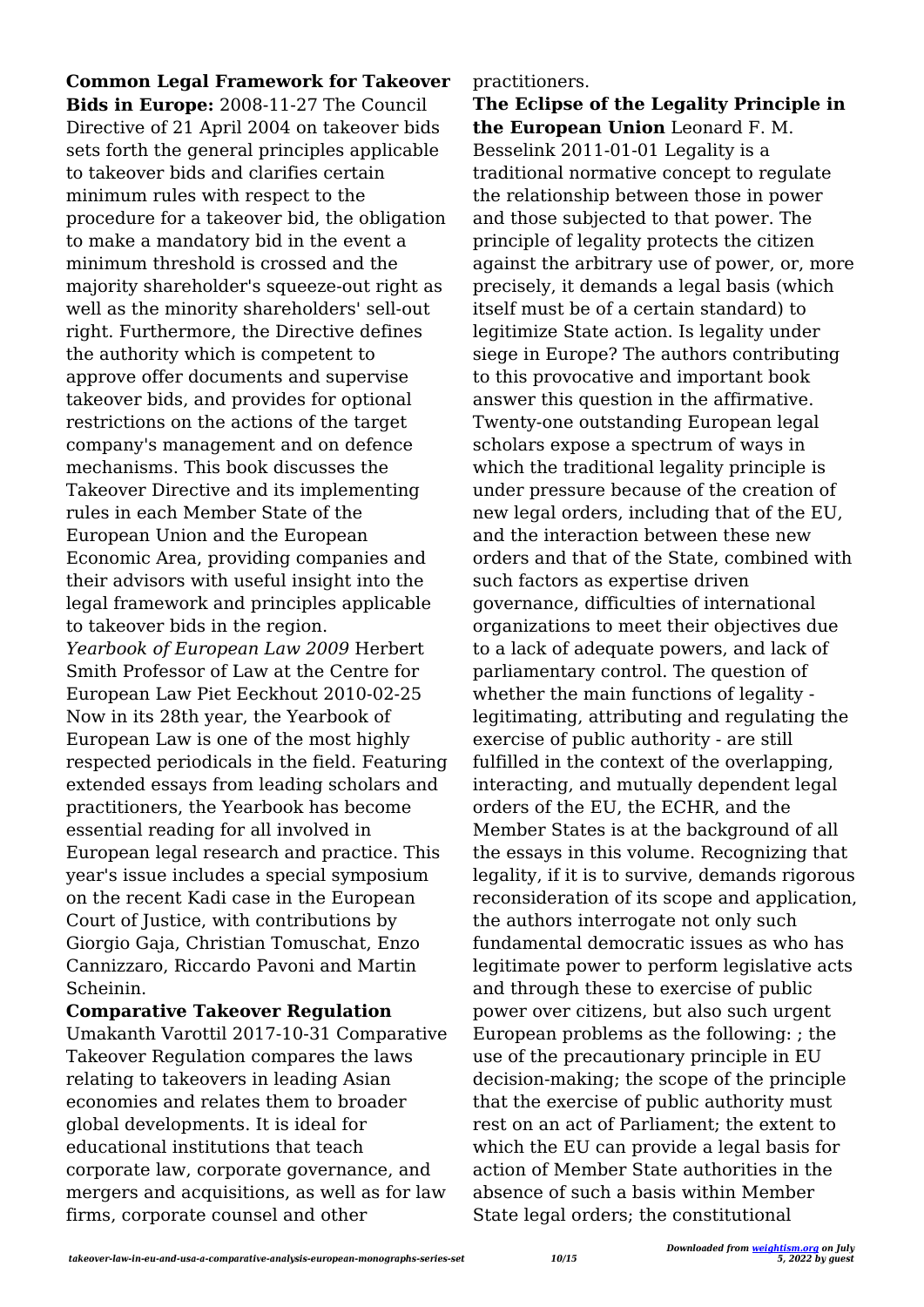position of independent 'regulators'; the requirements that ECJ and ECHR case law impose on the exercise of public authority; whether legislative results are coherent in the sensitive area of equal treatment; transparency, legal certainty, enforceability, and implementation of EC Directives in the field of workers' involvement; new instruments as the Open Method of Coordination and the involvement of social partners in decisionmaking; the de facto harmonization of national criminal justice systems; and the prominent role of the EU in the field of data protection. There can be little doubt that the issue of legality and to whom it applies in a world in which the role of the modern State is changing profoundly - is a crucial one. It is highly important in the context of the ongoing discussion on the meaning of democracy and citizenship. This volume, with its clear message that reconsidering legality demands taking serious issue with the uncertainty engendered by the processes of globalization, will resonate profoundly among practitioners and policymakers in this time of momentous change.

Directory of EU Case Law on the Preliminary Ruling Procedure René Barents 2009-01-01 Article 234 EC ensures that a divergent application of the EC Treaty or of the statutes and acts of its institutions is not allowed in any Member State. Unsurprisingly, its pivotal importance has given rise to a huge number of ECJ judgments and orders - about 700 by the beginning of 2009. Very often, a practitioner needs to establish whether the preliminary ruling procedure called for by Article 234 EC is required in a particular case being pursued in a national court, and any relevant ECJ ruling or order must be located. Herein lies the great value of this book. Dr Barents' very useful volume sorts paragraphs of the 700 judgments and orders by subject, making it easy to establish the relevance of a particular Community court ruling to a particular national court proceeding. In this book paragraphs of the judgments and orders are presented in the form of extracts sorted by subject. The subject headings are arranged according to a hierarchical system, descending from such overarching concepts as scope and participation to such precise categories as the following: situations outside the scope of community law; bodies not considered to be courts or tribunals; arbitration; third persons; rights of participants; formulation of preliminary questions; presumption of relevance of a preliminary reference; violation of the obligation to refer; requirement of a pending dispute; interim measures; modification of preliminary questions; questions rejected by the submitting court; new elements presented during the preliminary procedure; questions lacking precision; retroactive effects of judgments. Paragraphs of judgments relating to more than one subject are included under each relevant heading, where necessary accompanied by cross references to other headings. Under each extract or summary, the judgments and orders are referred to by case number in ascending order. The articles of the EC Treaty are cited according to the new method of citation pursuant to the renumbering of the articles of that treaty brought about by the Treaty of Amsterdam. There is no doubt that the book's technique of presenting case law in the form of separate extracts and summaries arranged by topic and sub-topic improves the accessibility of the material. This very practical, time-saving feature will be greatly appreciated by practitioners throughout Europe. This is a reference every European lawyer will want to have on hand.

*Adoption of Squeeze-out and Sell-out Rights of Shareholders in Ukraine on the Basis of a Comparison of EU, Germany and USA* Anton Babak 2012 Currently there are debates in Ukraine regarding implementation of squeeze-out and sell-out rights of shareholders. This paper thesis stands for granting these rights to shareholders in Ukraine. Firstly, the research compares EU, Germany and USA regulations of squeeze-out and sell-out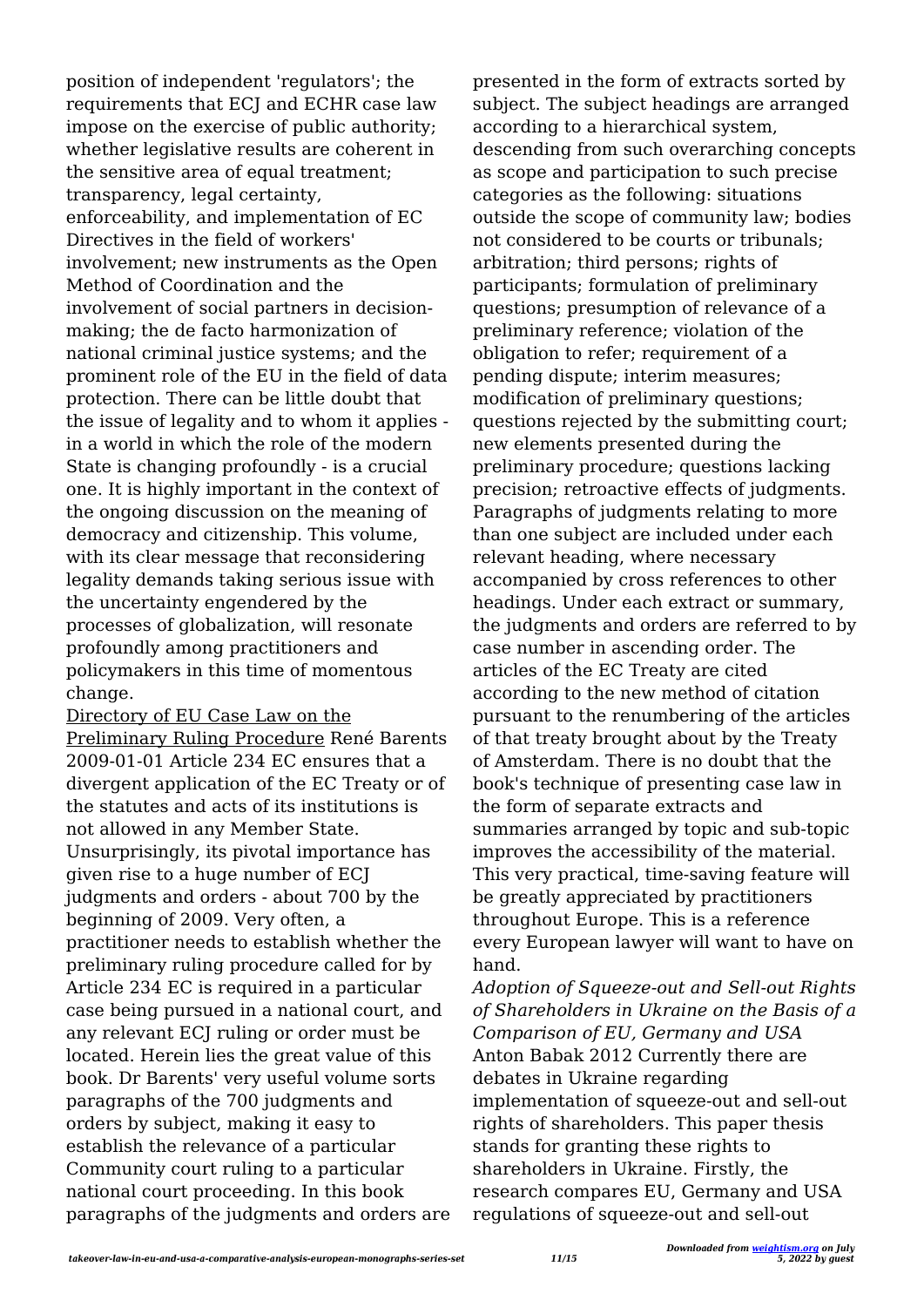rights focusing on regulatory framework, legal thresholds and fair price definition of squeeze-out or sell-out procedures. Based on the comparative research, this thesis elaborates a squeeze-out and sell-out model for its implementation in Ukraine. This model should adopt the takeover squeezeout and sell-out rules from the EU Takeover Directive. At the same time, corporate squeeze-out and sell-out should be as well enabled mainly by borrowing provisions from the German legislation. The liberal provisions regarding the legal threshold should be adopted from the U.S.

#### **Mergers, Acquisitions and International Financial Regulation**

Daniele D'Alvia 2021-11-30 This is a muchneeded work in the financial literature, and it is the first book ever to analyse the use of Special Purpose Acquisition Companies (SPACs) from a theoretical and practical perspective. By the end of 2020, more than 240 SPACs were listed in the US (on NASDAQ or the NYSE), raising a record \$83 billion. The SPAC craze has been shaking the US for months, mainly because of its simplicity: a bunch of investors decides to buy shares at a fixed price in a company that initially has no assets. In this way, a SPAC, also known as a "blank check company", is created as an empty shell with lots of money to spend on a corporate shopping spree. Could the trend be here to stay? Are SPACs the new legitimate path to traditional IPO? This book tackles those questions and more. The author provides a thorough analysis of SPACs including their legal framework and how they are used as a risk mitigation tool to structure transactions. The main objectives of the book are focused on finding a working definition for SPACs and theorising on their origins, definition, and evolution; identifying the objectives of financial regulation within the context of the recent financial crisis (2007–2010) and the one that is currently unfolding (Covid-19); and also describing practical examples of SPACs through a comparative study that, for the first time, outlines every major capital market on which SPACs are listed, in order

to identify a possible international standard of regulation. The book is relevant to academics as well as policymakers, international financial regulators, corporate finance lawyers as well as to the financial industry tout court.

**Takeovers and the European Legal Framework** Jonathan Mukwiri 2012-05-08 Since the implementation of the European Directive on Takeover Bids, a European common legal framework governs regulation of takeovers in EU Members States. The European Directive on Takeover Bids was adopted in April 2004, and implemented in the UK and in other Member States on 20th May 2006. The Directive seeks to regulate takeovers by way of protecting investors, and harmonising takeover laws in Europe. In facilitating the restructuring of companies through takeovers, the Directive aims at reinforcing the free movement of capital. Takeovers and the European Legal Framework studies the European Community Directive on Takeover Bids, in order to provide greater understanding of both the impact and effect of the European legal framework of takeover regulation. It firstly looks at the Directive from a British perspective, focusing on the impact of the transposition of the Takeover Directive into the UK. The book examines the provisions of the City Code on Takeovers and Mergers, and discusses the takeover provisions in the Companies Act 2006 that implement the Takeover Directive in the UK, arguing that the Directive will provide a new basis for UK takeover regulation, and that the system will work well. Jonathan Mukwiri goes on to consider the Directive in relation to the EU, arguing that despite its deficiencies, in that Member States are free to opt to restrict takeovers, the Directive provides a useful legal framework by which takeovers are regulated in different jurisdictions. Mukwiri highlights how the freedoms of the EC Treaty and EU Directives interact, and the effects of the Takeover Directive on political considerations in the law-making process in European Community. Moreover, he argues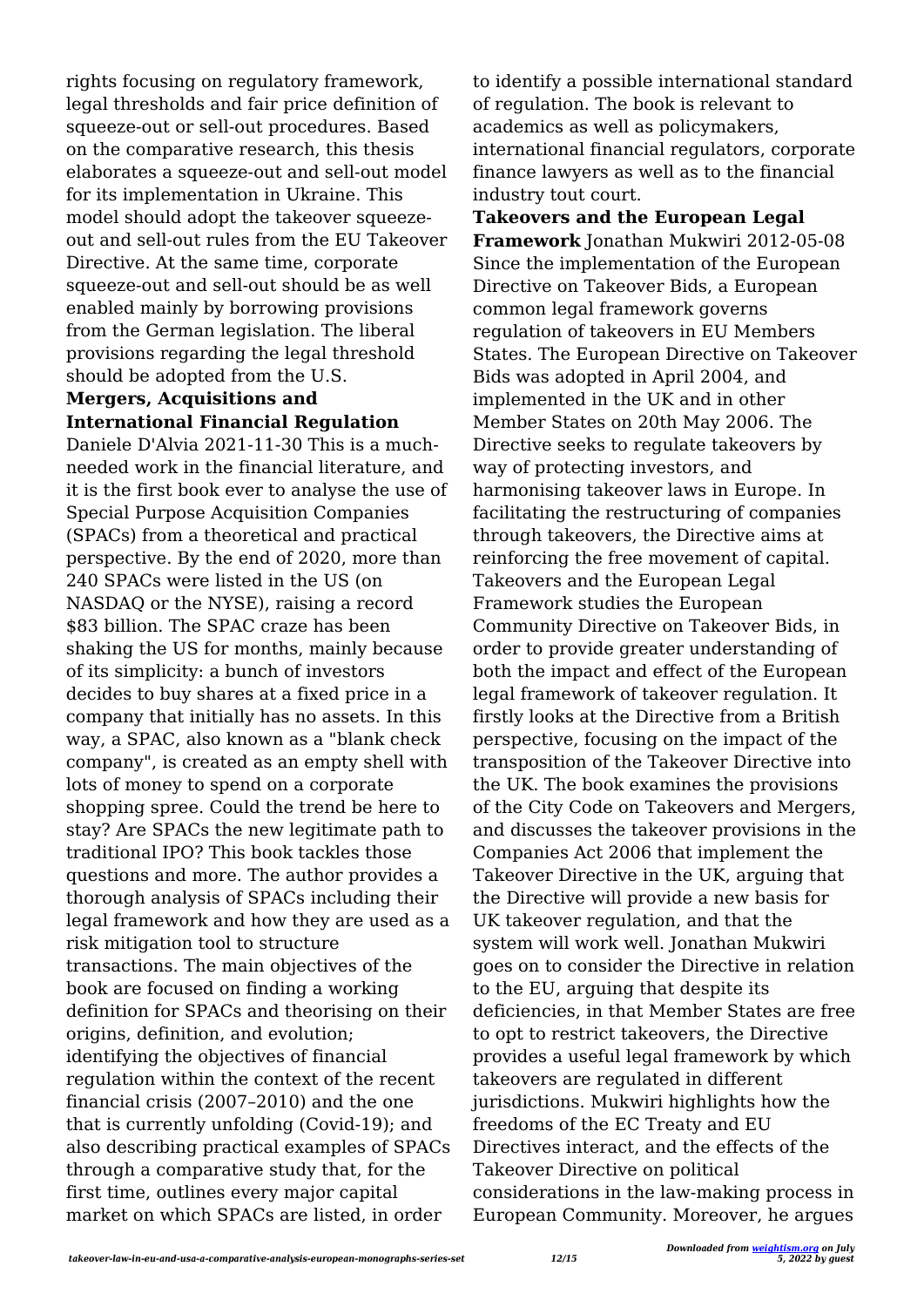that the future of EU takeover regulation is likely to follow the lead of the UK, making this book relevant to a wide range of policy makers and academics across Europe. The Anatomy of Corporate Law Reinier H. Kraakman 2017 Businesses using the corporate form give rise to three basic types of agency problems: those between managers and shareholders as a class; controlling shareholders and minority shareholders; and shareholders as a class and other corporate constituencies, such as corporate creditors and employees. After identifying the common set of legal strategies used to address these agency problems and discussing their interaction with enforcement institutions, The Anatomy of Corporate Law illustrates how a number of core jurisdictions around the world deploy such strategies. In so doing, the book highlights the many commonalities across jurisdictions and reflects on the reasons why they may differ on specific issues. The analysis covers the basic governance structure of the corporation, including the powers of the board of directors and the shareholder meeting, both when management and when a dominant shareholder is in control.

*Preliminary Injunctions: Germany, England/Wales, Italy and France* Torsten Frank Koschinka 2015-10-08 Every legal system, at the outset of court proceedings, has rules aimed at safeguarding parties' interests during the time needed to obtain a judgment on the merits. However, as the European Commission put the case in a 1997 communication, 'a comparative survey of national legislation reveals that there are virtually no definitions of provisional/protective measures and that the legal situations vary widely. The only convergence that can be ascertained is between the function of such measures.' Recognizing that after almost twenty years the issues noted by the Commission have not found a satisfactory solution, here at last is a book that collects and compares the ideas behind the 'preliminary injunction' (an expression the authors use as a general term for a great variety of provisional and

precautionary measures) with an eye to defining and organizing this small but very important aspect of the law. Although the analysis touches on relevant measures from many countries, the authors focus on the national legislation in four EU Member States – England, France, Germany, and Italy – to highlight the nature of the differences these kinds of measures entail. They compare and contrast such aspects as the following: – differences in civil procedure; - the types of measures that may be taken; - the terms on which preliminary injunctions, which are normally directly enforceable, may be ordered by a court; the kind of assets that may be affected; the relationship between proceedings in an interlocutory action and proceedings on the substance; - necessity of credible evidence that immediate and irreparable injury, loss, or damage will result if no preliminary injunction is granted; and - the role of protective measures in summary proceedings. The study also describes and examines the recent European order for payment (EC Regulation No. 1896/2006), the most significant existing transnational instrument aimed at granting preliminary protection of creditors' rights. This incomparable book represents a major contribution to a growing debate, particularly in Europe, on ways and means of securing equivalent protection for all litigants. Given the variety of legal systems and of measures available, the debate will have to focus on the functions served by provisional/protective measures, the minimum conditions to be satisfied, the adversary procedure requirement, the enforceability of the measures, and possible redress procedures. There is no more thorough and reliable resource available to clarify these issues for practitioners and interested policymakers everywhere. *Privacy Limitation Clauses* Robert van den Hoven van Genderen 2016-12-01 The fundamental right to privacy, in the sense of non-interference by government, is protected by international and national law. Nonetheless, today the laws of privacy are being stretched to their limits and even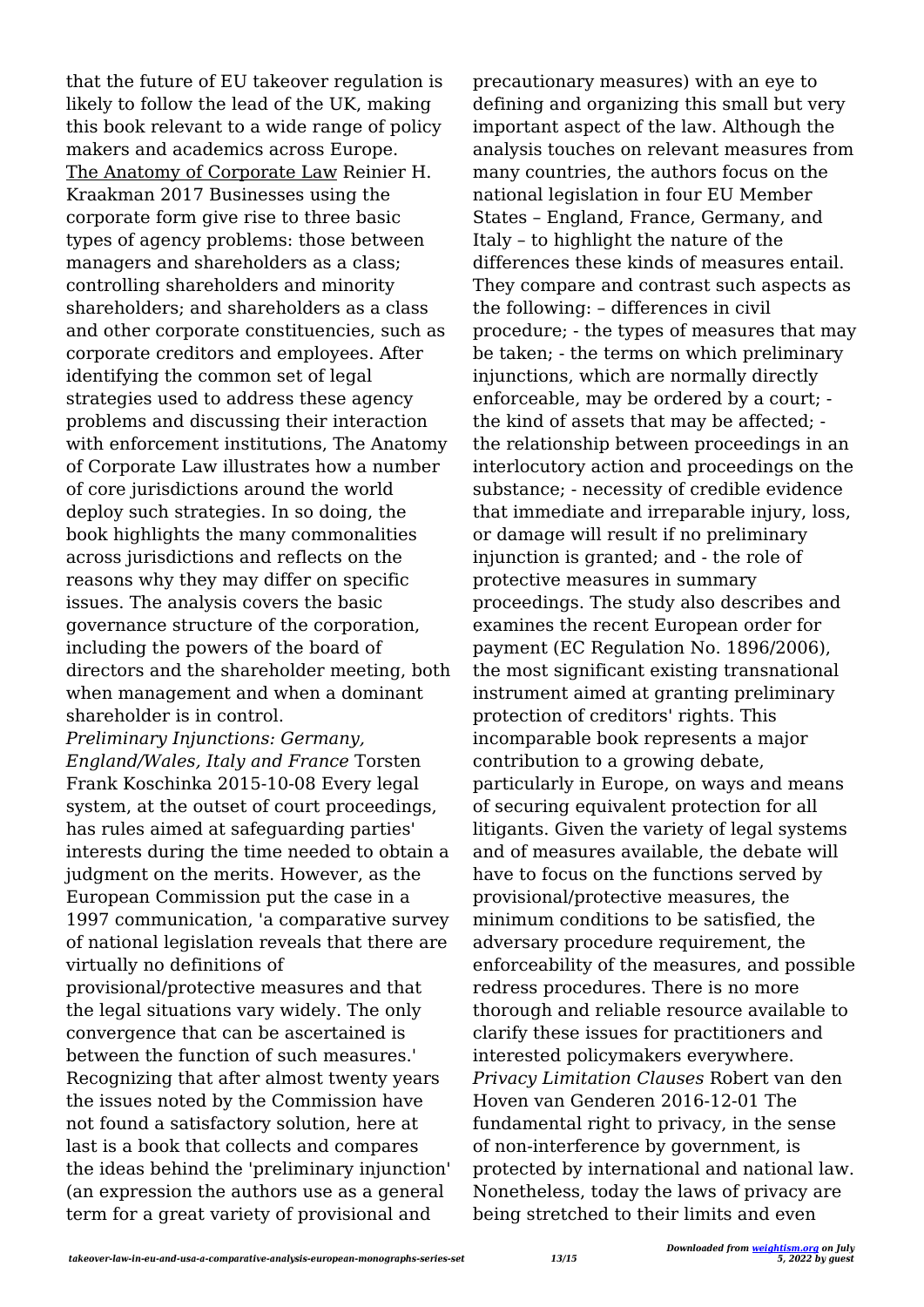violated by governments in the name of security. This book, by one of Europe's most trusted authorities on the legal aspects of telecommunications technology, analyses the use of legal instruments by government agencies to determine if they restrict the fundamental right of privacy and if the grounds to do so are acceptable within a democratic society. Unpacking the complexity of the various factors on each side – privacy and the general interest of safety – the author clearly describes the relevant tensions in the following major areas of current law: – data protection regulations; – regulations on interception and retention of personal data in the telecommunication sector; – anti–money laundering; and – strategies used to protect national security against terrorist activities. The analysis pays detailed attention to the relevant provisions of international and regional conventions, to deliberated principles and guidelines, and to the case law of the European Court of Human Rights and other courts at every level. Legal theories of sovereignty are also taken into account. This is the most thorough treatment available of the grounds and circumstances that state agencies invoke to intrude upon citizens' rights of privacy and the procedures in place to legitimize these intrusions. Its ultimate contribution – the setting forth of a set of circumstances under which the limitation of privacy should be allowed, including a consideration of what principles and conditions should underpin this policy – will prove of inestimable value to policymakers, government institutions, and practitioners in several fi elds related to human rights. Robert van den Hoven van Genderen has worked as a legal expert on telecommunications technology, regulation of the Internet, and anti–money laundering measures in both public and private sectors, in addition to legal and academic practice.

**Corporate Takeover Law and Management Discipline** Francis A Okanigbuan Jnr 2019-12-20 This book examines the effectiveness of corporate takeovers. The dominant ideologies of corporate takeovers include synergistic gains and its managerial disciplinary role. These dominant themes are being undermined by the challenges of costly acquisitions. The UK Takeover Code is a regulatory response to the role of managers of target companies only. Also, the regulatory framework for takeovers in the United States is largely focused on target companies. The book demonstrates that managements can influence the role of takeovers, thereby undermining its synergistic and disciplinary values. Presenting an identification and evaluation of the limits of current regulatory and judicial control over the role of management during takeovers in the UK and the US -Delaware, it will identify the relevance of institutional control as an effective mechanism for addressing the challenges of managerial influence over takeover functions. It will also identify how the role of managements can be addressed with the complementary benefit to shareholder and employee interests; thereby challenging the shareholder/ stakeholder primacy debate in corporate law, particularly in relation to takeovers. This book will be essential reading for scholars and students interested in the market for corporate control, corporate law and company law.

*Dealing with Dominance* Nauta Dutilh (Firm) 2004-01-01 A prohibition of the abuse of dominance is an essential provision in any country's competition law. The purpose of such a prohibition is to protect competition where it is potentially weakened by the presence of dominant market players. If applied immoderately, however, this prohibition is liable to seriously harm competition rather than protect it. In this useful compilation, local practitioners and academics in twelve countries provide a detailed summary and analysis of the application of their countries' law in this area, drawing on the experience of national competition authorities in dealing with market dominance as well as a wide range of